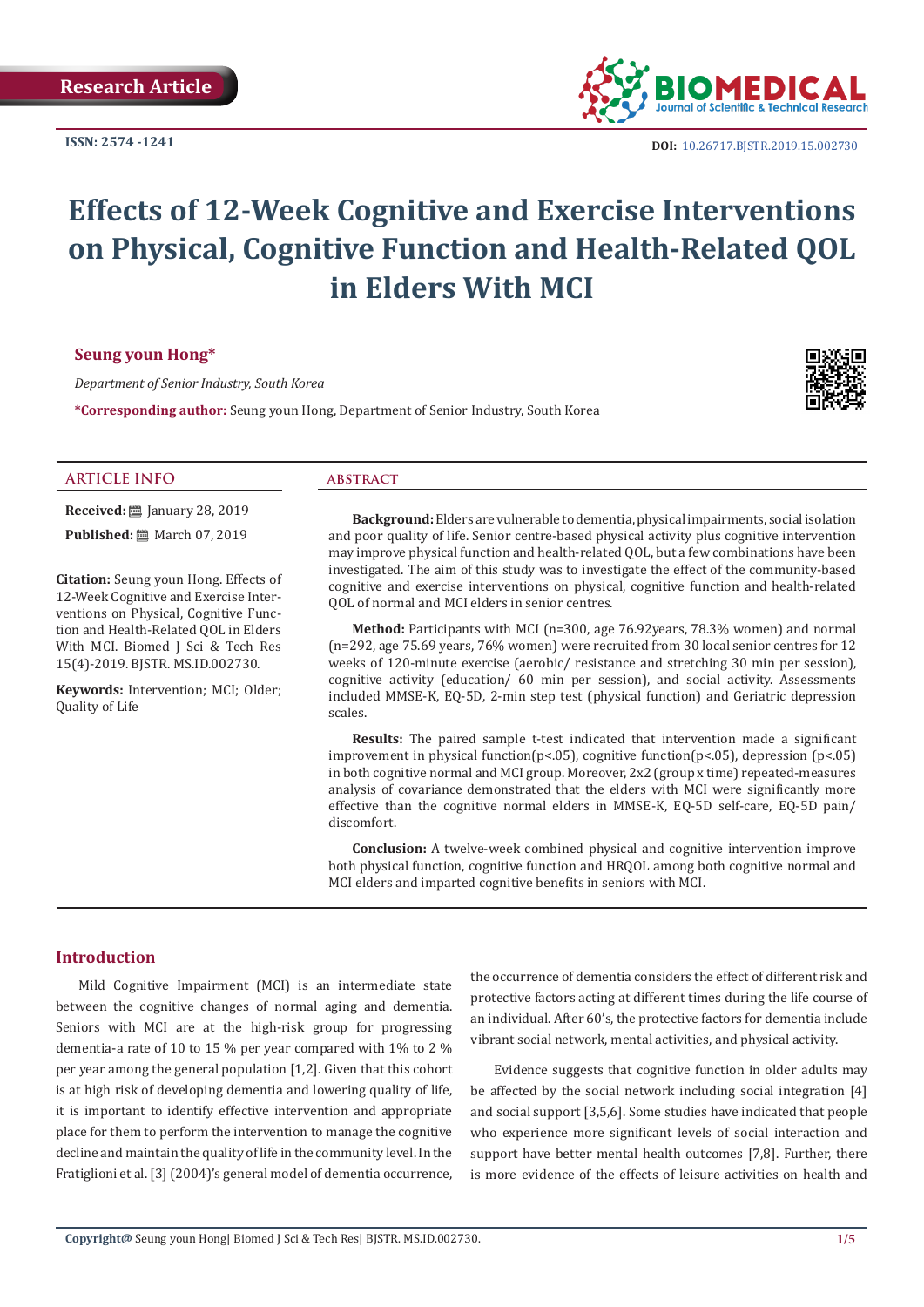survival, especially physical activities and physical exercises [9]. Physical activity as the non-pharmacological treatment for MCI and dementia have received considerable attention. Evidence shows that estimated 17.7% of Alzheimer disease cases could be prevented through physical activity [10] and the Higher one physically active, the lower the incidence of MCI and dementia [1,11].

Community senior centre offers a wider variety of programs and services including meals, nutrition program, information and assistance, fitness and wellness program. Evidence suggests that cognitive function in older adults may be affected by modifiable risk and protective factors including smoking, poor diet, level of physical activity, cognitive stimulation and social relationship [3,6,7]. However, A few studies reported the effect of the combination of physical, cognitive intervention and social network. Further, the role of community senior centre as a hub of prevention of dementia has not been investigated. The local community senior centre must be a good place to prevent elderly from dementia by providing wellstructured cognitive program, physical activity, and social network. Therefore, the purpose of this study is to investigate the effect of a structured cognitive, physical activity and social network on physical and cognitive function, depression, QOL in MCI and normal cognitive elders.

# **Materials and Methods**

### **Subjects**

Pre-post design with subgroup analyses was conducted to compare elders with normal to with MCI. Subjects were recruited from 30 local community senior centres. Individuals were considered eligible if they

- a) Were at least 65 years old;
- b) Were able to participate senior centre program;
- c) Were able to communicate;

d) Were able to maintain ADL or slight impairment IADL, and

e) Complete written consent form.

# **Procedures**

Participants were assessed by the EQ-5D (EuroQOL five dimension) [12] questionnaire, self-rated health, MMSE-K, Geriatric Depression Scale short form in Korean version (GDS-SFK), and 2-minute step test. EQ-5D consists of five dimensions including self-care, mobility, usual activities, pain/discomfort and anxiety/ depression, each of which offered three possible responses: no problems/ some or moderate problems/ extreme problems (EQ-5D, 2016). The answers to each EQ-5D dimensions were collapsed into a two-tier variable: In each EQ-5D dimension, "no problem"

was considered as normal, whereas "some problems" or "severe problems" were considered problematic. Self-rated health was assessed by asking "would you say your general health now is excellent, good, fair or poor" and coded it as that excellent = 1 and poor = 4. Cognitive function was measured with Mini-Mental State Examination-Korean version [13]. Depression was measured with Geriatric Depression Scale (GDS) short form and categorized.

The Geriatric Depression Scale-Short form in Korean version (GDS-SFK) [14] was used to index depressive symptoms. The GDS-SF K included 15 items with yes/no format. Five positive items (e.g., "Are you satisfied with your life?"\_ and ten negative items (e.g., "Do you feel that your life is empty?". The total score was calculated counting the number of responses that suggest probable depression. The 2-minute step test is a measure of aerobic endurance. It is the number of times in 2 minutes that a person can step in place, raising the knees to a height halfway between the patella and iliac crest [15].

# **Intervention**

The multicomponent intervention consists of physical activity, cognitive training, nutrition education and social activity. Physical activity was based on '15-minute plus' exercise manual [16,17]. The intervention is held in the group format; each group has 8-25 participants. The intervention is held in once a week, 120 minutes per session for 12 weeks.

# **Data Analysis**

Descriptive statistics were used to evaluate the distribution of age, sex, BMI, MMSE and EQ-5D dimension. Chi-square and independent sample t-test were conducted to conducted to compare the baseline data between normal and MCI group. Prepost-test comparison was made by paired sample t-test. 2x2 repeated measure ANCOVA was conducted to see differences between time x group interaction. IBM SPSS statistics version 20.0 (IBM Corporation, Armonk, NY, USA) was used for all the analyses. Values p<0.05 were considered statistically significant.

# **Results**

#### **General Characteristics of Study Population**

The general characteristics of participants were shown in Table 1. The study population included 300 MCI and 292 normal cognitive elders. The average age of study population was 77.32 years (SD: 5.39, ranging: 65-93). The mean age of normal and MCI was 76.92 and 75.69years, respectively. There was a significant difference in mean age (t=2.62, p<0.05), living arrangement ( $F = 10.20$ , p<.05), economic status (F=8.05,  $p<.05$ ) and working status (F=3.23, p<.05) between MCI and normal group. Elders with MCI were more likely than normal elders to live alone (p<.05), have lower economic status ( $p$ <.05) and less work ( $p$ <.05).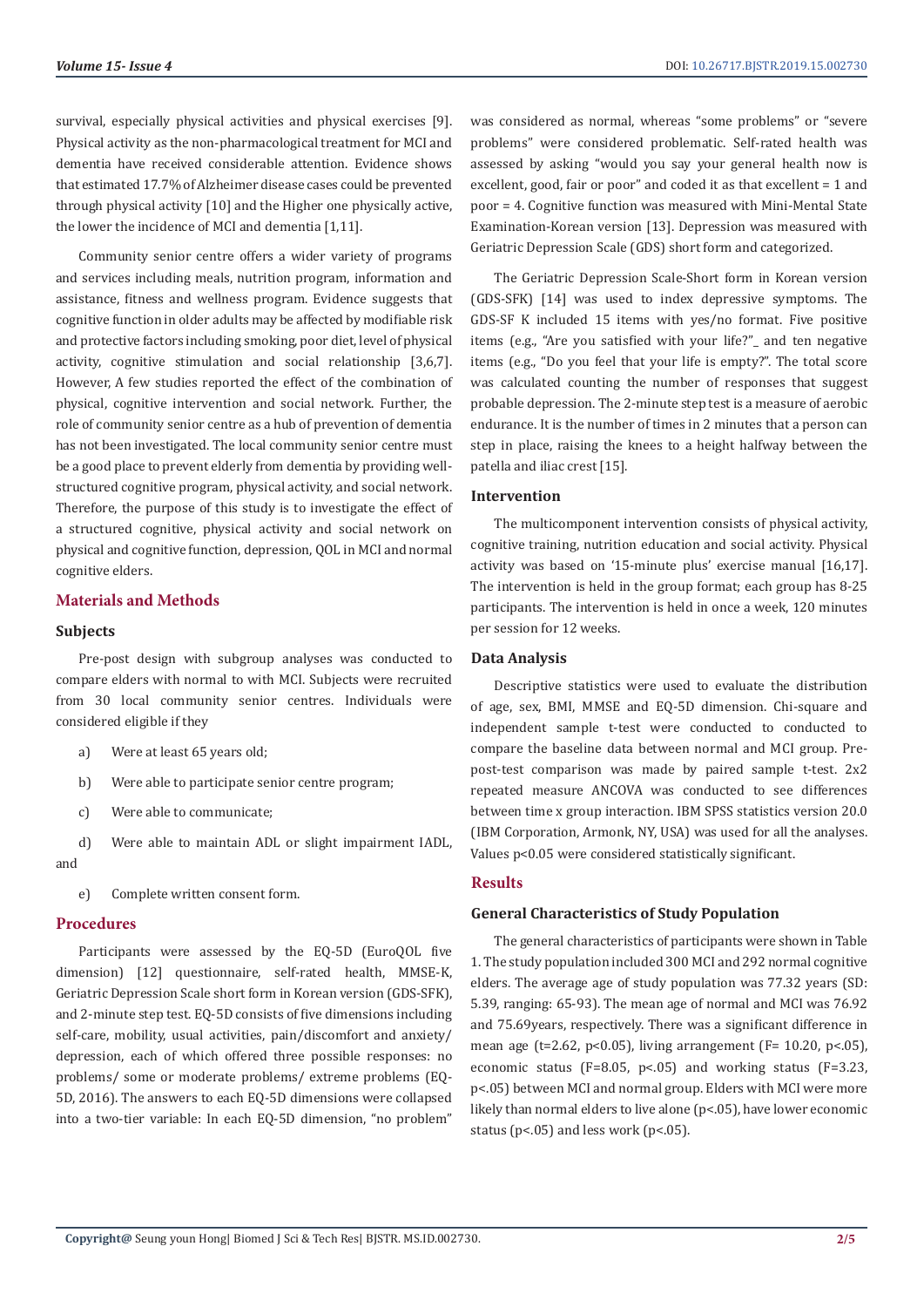**Table 1:** General characteristics of study population (n=592).

| Variable                | Classification                                                                 | $MCI(n=300)$ | Normal ( $n=292$ ) | t or Chi-square(p) |  |
|-------------------------|--------------------------------------------------------------------------------|--------------|--------------------|--------------------|--|
| Age                     |                                                                                | 76.92(5.59)  | 75.69(5.83)        | $2.62*$            |  |
| Gender                  | Men                                                                            | 65(21.5)     | 70(24.0)           | 0.45               |  |
|                         | Women                                                                          | 235(78.3)    | 222(76.0)          |                    |  |
|                         | <elementary< td=""><td>180(60.0)</td><td>120(41.1)</td><td></td></elementary<> | 180(60.0)    | 120(41.1)          |                    |  |
|                         | Middle school                                                                  | 62(20.7)     | 66(22.6)           | 26.19              |  |
| Education               | High school                                                                    | 40(13.3)     | 76(26.0)           |                    |  |
|                         | >College                                                                       | 18(6.0)      | 30(10.3)           |                    |  |
|                         | Excellent                                                                      | 7(2.3)       | 4(1.4)             |                    |  |
|                         | Good                                                                           | 38(12.8)     | 59(20.3)           |                    |  |
| Self-rated health       | Fair                                                                           | 148(49.7)    | 139(47.8)          | 7.11               |  |
|                         | Bad                                                                            | 87(29.2)     | 76(26.1)           |                    |  |
|                         | Very Bad                                                                       | 18(6.0)      | 13(4.5)            |                    |  |
| Level of usual activity | Sedentary                                                                      | 27(12.7)     | 25(11.1)           |                    |  |
|                         | Light activity                                                                 | 127(59.6)    | 136(60.2)          |                    |  |
|                         | medium activity                                                                | 51(23.9)     | 57(25.2)           | 4.6                |  |
|                         | severe activity                                                                | 7(3.3)       | 3(1.3)             |                    |  |
|                         | very severe activity                                                           | 1(0.5)       | 5(2.2)             |                    |  |
| Living Arrangement      | Alone                                                                          | 143(47.8)    | 105(36.2)          |                    |  |
|                         | Living with spouse/parents(no children)                                        | 101(33.8)    | 11(38.3)           | $10.20*$           |  |
|                         | Living with children                                                           | 48(16.1)     | 59(20.3)           |                    |  |
|                         | Living with spouse/parents (no children)                                       | 7(2.3)       | 15(5.2)            |                    |  |
| Economic status         | High                                                                           | 29(9.7)      | 23(7.9)            |                    |  |
|                         | Middle                                                                         | 152(50.7)    | 181(62.2)          | $8.05*$            |  |
|                         | Low                                                                            | 119(39.7)    | 87(29.9)           |                    |  |
|                         | No                                                                             | 256(85.3)    | 232(79.7)          | $3.23*$            |  |
| Working status          | Yes                                                                            | 44(14.7)     | 59(20.3)           |                    |  |
| BMI                     |                                                                                | 23.38(3.46)  | 23.37(3.46)        | $-1.9$             |  |
| 2-min test              |                                                                                | 86.95(60.30) | 89.98(39.46)       | $-1.9$             |  |

Note: \* p< 05.

# **Intervention Effects**

The effects of the intervention were shown in Table 2. After 12 weeks of intervention, in normal group, variables were significantly improved: MMSE (t=-7.09, p<.05), 2-min step (t=-8.15, p<.05), Depression (t=5.11, p<.05), EQ5D Anxiety/depression (t=3.98, p<.05). In addition, similar with normal group, variables in MCI group were significantly improved as well: MMSE (t=18.68, p<.05), 2-min step (t=3.24, p<.05), all EQ5D subdivision except mobility (p<.05). Further, there was a significant difference between the normal subjects and MCI in MMSE (F=18.94, p<.05), EQ-5D selfcare (F=3.47, p<.05), EQ-5D Pain/discomfort (F=6.07, p<.05).

| Table 2: Effects of 12-week combined cognitive and exercise interventions on physical, cognitive function and health-related QOL. |  |  |  |
|-----------------------------------------------------------------------------------------------------------------------------------|--|--|--|
|                                                                                                                                   |  |  |  |

| <b>Variables</b>        | <b>Normal</b>  |                |          | <b>MCI</b>     |                 |           | Time & Group |
|-------------------------|----------------|----------------|----------|----------------|-----------------|-----------|--------------|
|                         | Pre            | Post           |          | Pre            | Post            |           | F            |
| <b>MMSE</b>             | $26.55 + 1.59$ | $27.33 + 2.01$ | $-7.09*$ | $22.40 + 1.43$ | $25.12 + 2.73$  | $-18.68*$ | 18.94*       |
| 2min step               | 89.98+39.46    | 99.21+41.32    | $-8.15*$ | 86.95+60.30    | $94.53 + 44.60$ | $-3.24*$  | 0.19         |
| Depression              | $4.75 + 3.05$  | $3.93 + 2.46$  | $5.11*$  | $5.29 + 2.93$  | $4.52 + 2.68$   | 4.45      | 0.002        |
| Self-rated health       | $3.12 + 0.83$  | $2.74 + 0.91$  | 6.88     | $3.24 + 0.84$  | $2.80 + 0.90$   | $8.04*$   | 0.94         |
| EQ-5D mobility          | $1.44 + 0.50$  | $1.37 + 0.48$  | 2.41     | $1.51 + 0.54$  | $1.46 + 0.51$   | 1.43      | 0.03         |
| EQ-5D self-care         | $1.12 + 0.39$  | $1.12 + 0.69$  | $-0.13$  | $1.19 + 0.45$  | $1.12 + 0.36$   | $2.51*$   | $3.47*$      |
| EQ-5D Usual<br>activity | $1.32 + 0.49$  | $1.30 + 0.47$  | 0.86     | $1.38 + 0.51$  | $1.30 + 0.49$   | $2.40*$   | 1.61         |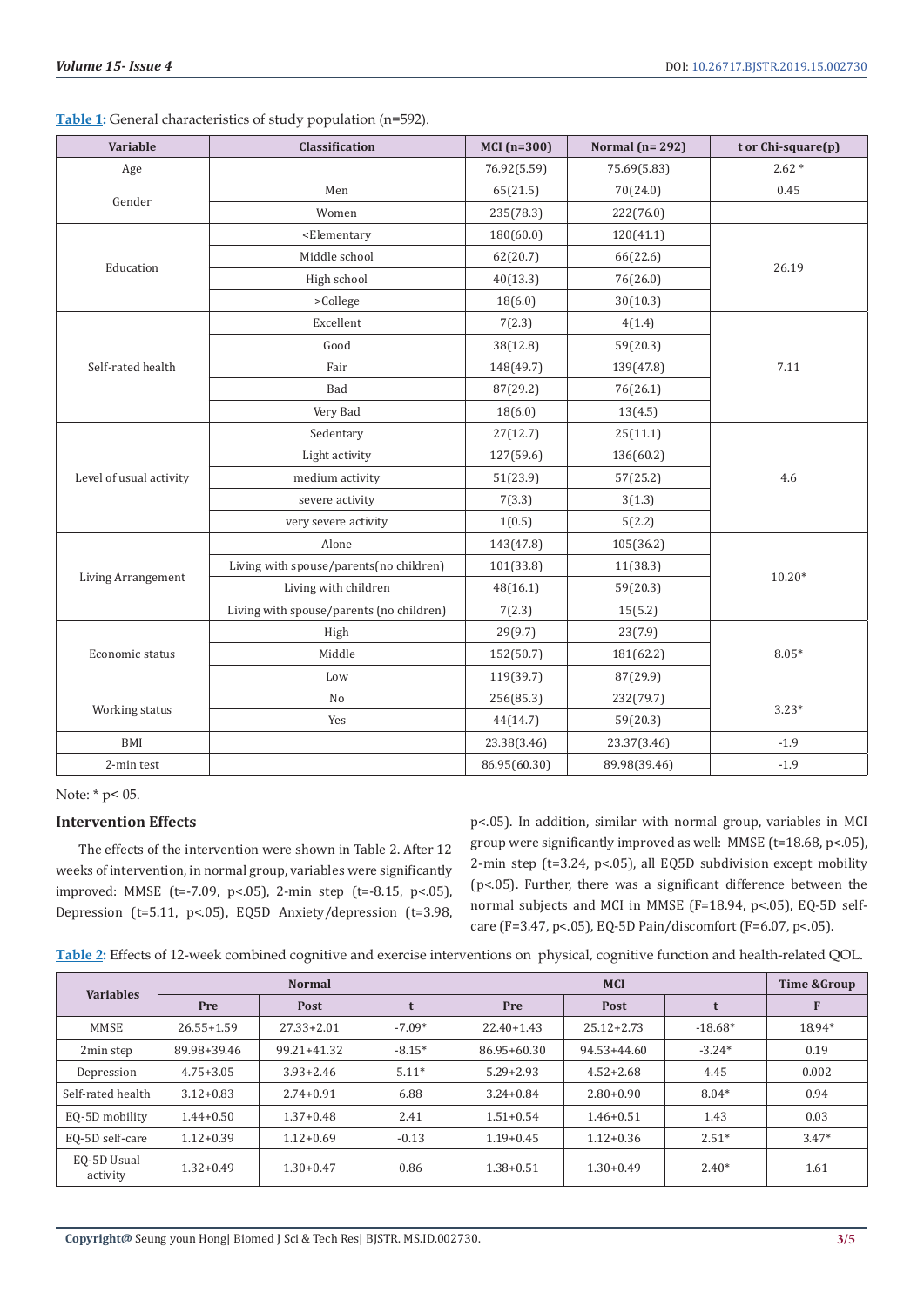| EQ-5D Pain/<br>discomfort    | $1.71 + 0.59$ | 1.67+0.57     | 1.04    | $1.80 + 0.59$ | $1.65 + 0.59$ | $3.97*$ | $6.07*$ |
|------------------------------|---------------|---------------|---------|---------------|---------------|---------|---------|
| EQ-5D Anxiety/<br>depression | $1.44 + 0.54$ | $1.31 + 0.49$ | $3.98*$ | $1.45 + 0.55$ | $1.34 + 0.51$ | $3.30*$ | 0.01    |

Note: F: ANCOVA controlling for age, economic status, living arrangement, working status; \* p<.05.

# **Discussion**

In this study, we described the effects of combined cognitive and exercise interventions for people with cognitive impairment and cognitively healthy elderly in the community-based senior centre settings. In the results, we found that MCI patients in the intervention group demonstrated greater post-program improvement in cognitive function than cognitively normal elderly in community integration. Further, MCI patients showed greater post-program improvements in health-related QOL, especially selfcare and pain.

These results were like previous research by Ding et al. [18] and Li et al. [19]. Ding et al. [18] show MCI patients had the significant improvement in EQ5D pain compared with that of normal cognitive elders. Further, patients with MCI improved significantly overall cognition by cognitive intervention such as MMSE, self-rated memory problem, ADL, QOL [19].

Individuals with MCI demonstrate impaired performance in daily activities. People with cognitive impairment need to sustain their cognitive capacities and their abilities to perform activities of daily living as high a level as possible. Therefore, developing an intervention that is designed to maintain independence and stimulus cognitive function for individuals at risk for dementia is critical. The results of this study show us that progression to dementia may be slowed by the potential intervention that is designed to slow decline in disability for individuals at risk for dementia due to MCI. Further, this study provides information about the feasibility of community senior centre conducting a potential intervention for people with MCI. The feasibility of the project includes recruitment, the ability of this population to undertake and remain safely engage in the intervention and the sustainability and responsiveness of the outcomes. Progression to dementia may be slowed due to the link between engagement in normal cognitive elders with various activities stimulating cognitive as well as physical function. In this study, senior centre seems the good place where to give people with MCI and their family members an opportunity to interact with other seniors and develop meaningful social connection between the cognitive normal senior members that would reach across the barriers of age, disabilities, and abilities. Increasing meaningful social involvement in senior centre enhance potentially neurocognitive and emotional health. Individuals with MCI retain the capacity to problem solve and develop effective strategies to manage daily activities.

Thus, an intervention held with cognitive normal elder, which help individuals with MCI develop effective strategies in the course of daily activities may delay disability and may slow progression to dementia. Senior cantered multi-component intervention may have lower direct and indirect medical costs by fewer hospital and physician visits, and formal and informal caregivers service. Making a senior centre more dementia friendly place through participation is another challenge. The mechanisms of action should be further explored as a potential intervention to slow the decline in daily activities for individual with MCI. Findings from this study are informative but should be interpreted with caution. This study lacks a randomized trial, which decreased the methodological rigor.

However, these findings suggest factors that should be considered in future studies that examine non-pharmacological intervention for individual with MCI. Despite this limitation, the results of this study is meaning by demonstrating that the findings could be replicated in the similar setting. Further, this study provides the effectiveness of multi-component intervention and evidence of mixing people with MCI with normal cognitive elders in the community senior centre. Therefore, this study adds to the knowledge base about approaches for building dementia friendly communities and reducing dementia stigma.

### **Conclusion**

A twelve-week combined physical and cognitive intervention improve both physical function, cognitive function and HRQOL among both cognitive normal and MCI elders and imparted cognitive benefits in seniors with MCI.

#### **References**

- 1. [Ahlskog, JE, Geda YE, Graff Radford NR, Petersen RC \(2011\) Physical](https://www.ncbi.nlm.nih.gov/pubmed/21878600) [exercise as a preventive or disease-modifying treatment of dementia](https://www.ncbi.nlm.nih.gov/pubmed/21878600) [and brain aging. Mayo Clinic Proceedings 86\(9\): 876-884.](https://www.ncbi.nlm.nih.gov/pubmed/21878600)
- 2. Petersen RC, Doody R, Kurz A, Mohs RC, Morris JC, et al. (2001) Current concepts in mild cognitive impairment. Archives of neurology 58(12): 1985-1992.
- 3. Fratiglioni L, Paillard Borg S, Winblad B (2004) An active and socially integrated lifestyle in late life might protect against dementia. Lancet Neurology 3(6): 343-353.
- 4. Berkman LF, Glass T, Brissette I, Seeman TE (2000) From social integration to health: Durkheim in the new millennium. Social science & medicine 51(6): 843-857.
- 5. Bassuk SS, Glass TA, Berkman LF (1999) Social disengagement and incident cognitive decline in community-dwelling elderly persons. Annals of internal medicine 131(3): 165-173.
- 6. Fankhauser S, Maercker A, Forstmeier S (2017) Social network and cognitive functioning in old age. Zeitschrift für Gerontologie und Geriatrie 50(2): 123-131.
- 7. Seeman TE, Lusignolo TM, Albert M, Berkman L (2001) Social relationships, social support, and patterns of cognitive aging in healthy, high-functioning older adults: MacArthur studies of successful aging.